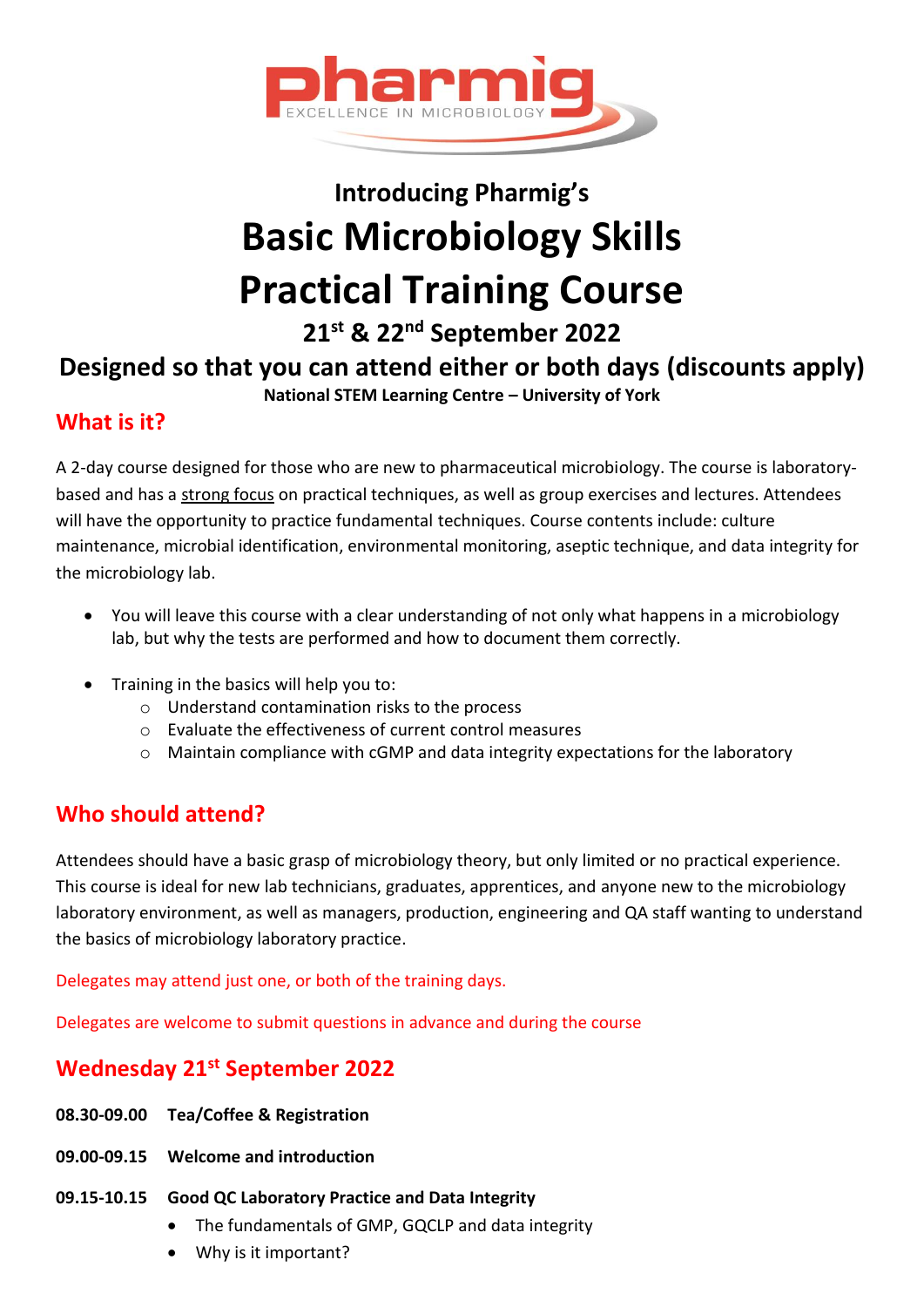• **GROUP EXCERCISE** – Data integrity for the micro lab

#### **10.15-11.00 Aseptic technique for sampling and testing**

- What is aseptic technique and why is it important?
- Sampling and testing using good aseptic technique
- Tools and techniques
- Do's and don'ts

#### **11.00-11.30** BREAK

#### **11.30-12.30 Environmental monitoring**

- Why perform environmental monitoring?
- Typical organisms recovered
- Methods and approaches for environmental monitoring
- Handling data and reacting to trends
- **GROUP EXERCISE** Environmental monitoring risk assessment

#### **12.30-13.30** LUNCH

#### **13.30-14.15 Microbiological media - PRACTICAL**

- Selective media and the organisms they support
- Incubation temperatures and growth phases
- Best practice for storage, preparation and use of media
- Quality control of microbiological media

#### **1415-15.00 Plate counting and plating techniques – PRACTICAL**

- Methods for microbial enumeration
- Best practices for plate counting
- Establishing a pure culture
- **15.00-16.15 Colony Morphology - PRACTICAL**
	- Basic identification using colony morphology
- **16.15-16.30 Q&A and closing remarks**

# **Thursday 22nd September 2022**

- **08.30-09.00 Tea/Coffee & Registration**
- **09.00-09.15 Welcome and introduction**
- **09.15-09.45 Culture maintenance**
	- Culture collections and their use in pharmaceutical testing
	- Culture maintenance storage, resuscitation and QC
	- Ready-to-use commercially available cultures
	- Selecting, maintaining and using environmental isolates

# **09.45-10.45 Basic microbial identification**

• When to ID and to what level?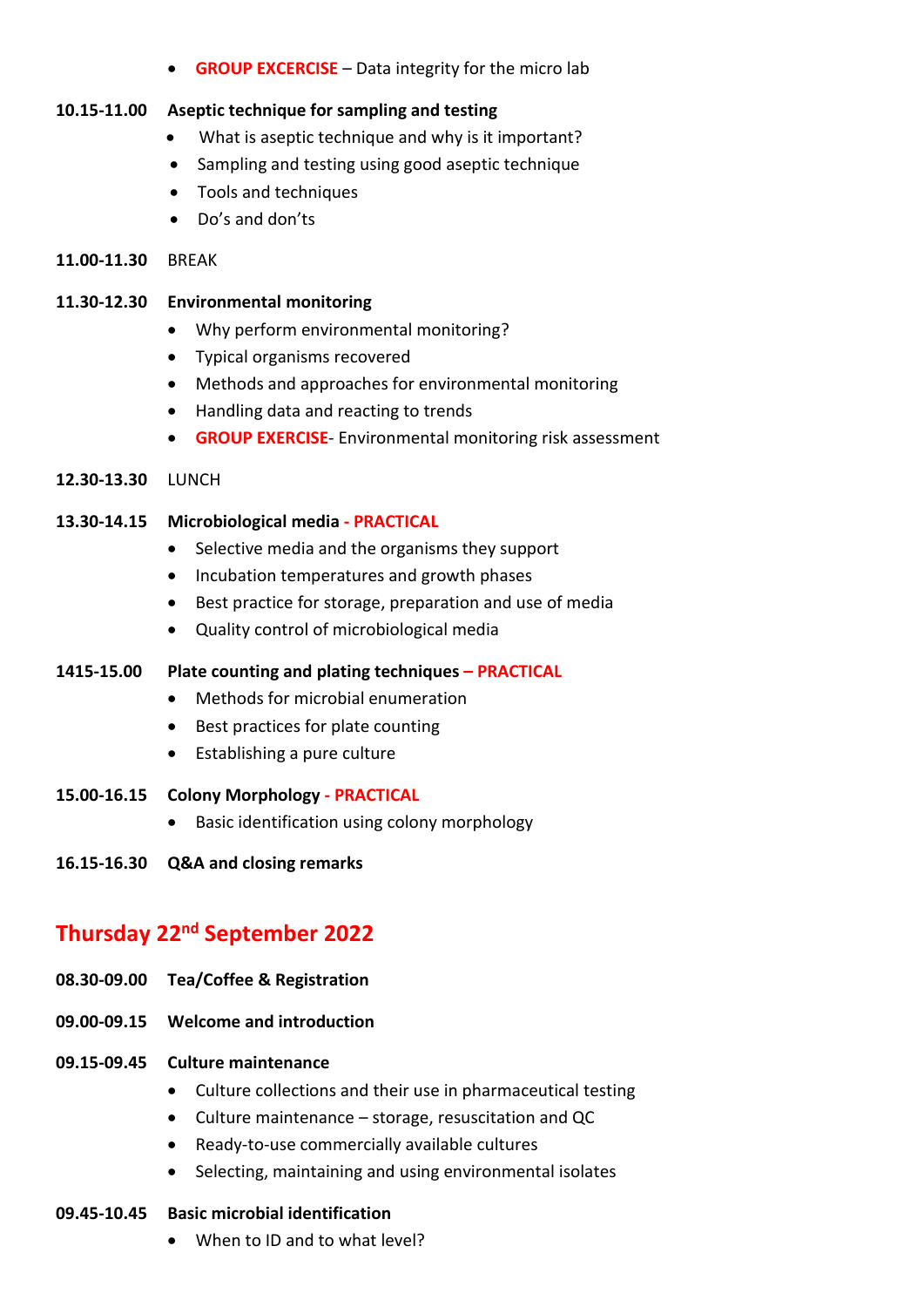- Staining techniques
- Basic biochemical tests
- **10.45-11.00** BREAK

#### **11.00-11.45 Methods used for full identification**

- Phenotypic, proteomic and genotypic methods
- Limitations of common methods
- Working with a contract testing laboratory
- **11.45-12.30 GROUP EXERCISE**  Interpretation of identification results and trouble-shooting
- **12.30-13.30** LUNCH

#### **13.30-14.30 Microbial identification - PRACTICAL**

- Gram staining
- Spore staining
- Basic biochemical tests

#### **14.30-15.30 Microscopy tips & tricks - PRACTICAL**

- Microscopy theory and good practice
- Reading gram stains and spore stains
- Cellular morphology
- Is it objectionable?

#### **15.30-16.15 Pharmacopoeial methods**

- Qualification of pharmacopoeial methods
- Harmonisation of pharmacopoeial methods
- Managing pharmacopoeial updates

#### **16.15-16.30 Q&A and closing remarks**

\*Programme subject to change due to unforeseen circumstances

| <b>FEES:</b> |                        |                                                    |                |                           |  |
|--------------|------------------------|----------------------------------------------------|----------------|---------------------------|--|
|              | <b>Attending 1 day</b> |                                                    |                |                           |  |
| $\bullet$    | Member                 | £595                                               | Non-Member     | £795                      |  |
| $\bullet$    | <b>NHS Member</b>      | £350                                               | NHS Non-Member | £450                      |  |
|              |                        | <b>Attend BOTH days and receive a 20% discount</b> |                |                           |  |
| $\bullet$    | Member                 | £952 (discount applied)                            | Non-Member     | £1,272 (discount applied) |  |
| $\bullet$    | <b>NHS Member</b>      | £600 (discount applied)                            | NHS Non-Member | £800 (discount applied)   |  |
|              |                        |                                                    |                |                           |  |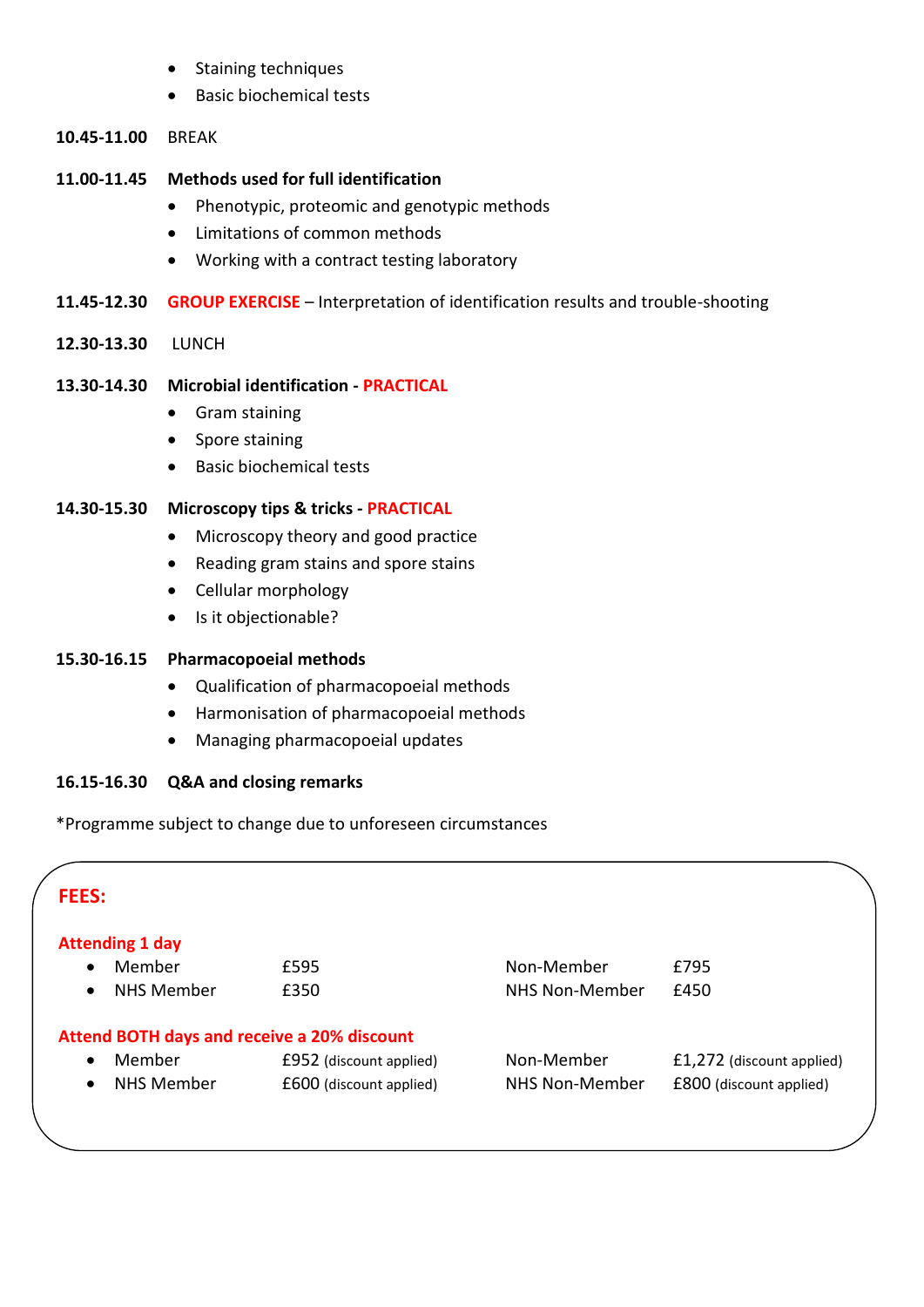### **DELEGATE BOOKING FORM - Please tick which date(s) you wish to attend**

| Wednesday 21 <sup>st</sup> September 2022                                                                                                                                                | Thursday 22 <sup>nd</sup> September 2022                                                                       |
|------------------------------------------------------------------------------------------------------------------------------------------------------------------------------------------|----------------------------------------------------------------------------------------------------------------|
| BOTH days 21st & 22nd                                                                                                                                                                    |                                                                                                                |
|                                                                                                                                                                                          |                                                                                                                |
|                                                                                                                                                                                          |                                                                                                                |
|                                                                                                                                                                                          |                                                                                                                |
| Delegate 1                                                                                                                                                                               |                                                                                                                |
| ,我们也不会有什么。""我们的人,我们也不会有什么?""我们的人,我们也不会有什么?""我们的人,我们也不会有什么?""我们的人,我们也不会有什么?""我们的人                                                                                                         |                                                                                                                |
| Delegate 2                                                                                                                                                                               |                                                                                                                |
|                                                                                                                                                                                          |                                                                                                                |
| *Please include your email address if you wish to continue to be contacted by Pharmig about these and future meetings<br>Email or fax your completed booking form for a confirmed place: |                                                                                                                |
| Email: info@pharmig.org.uk Fax: to +44 (0) 1920 871 156                                                                                                                                  |                                                                                                                |
| $\Box$<br>Cheque for £ sterling / euro to cover delegate fee(s)<br>enclosed                                                                                                              | Please supply invoice<br>F.A.O.:                                                                               |
| $\Box$ Cheque for £ sterling / _ euro to follow                                                                                                                                          | LJ Total of £____________ sterling /<br>$\epsilon$ euro                                                        |
| $\square$ Please quote purchase order number:                                                                                                                                            | transferred electronically<br>$\Box$ I wish to pay by credit card<br>(Pharmig will contact you for<br>details) |
| Fees for both meetings include lunch, refreshments and links to download presentations in advance of the<br>Note:<br>meetings if presentations are available.                            |                                                                                                                |

**Note:** Fees do not include accommodation, which must be booked and paid for directly with your venue of choice